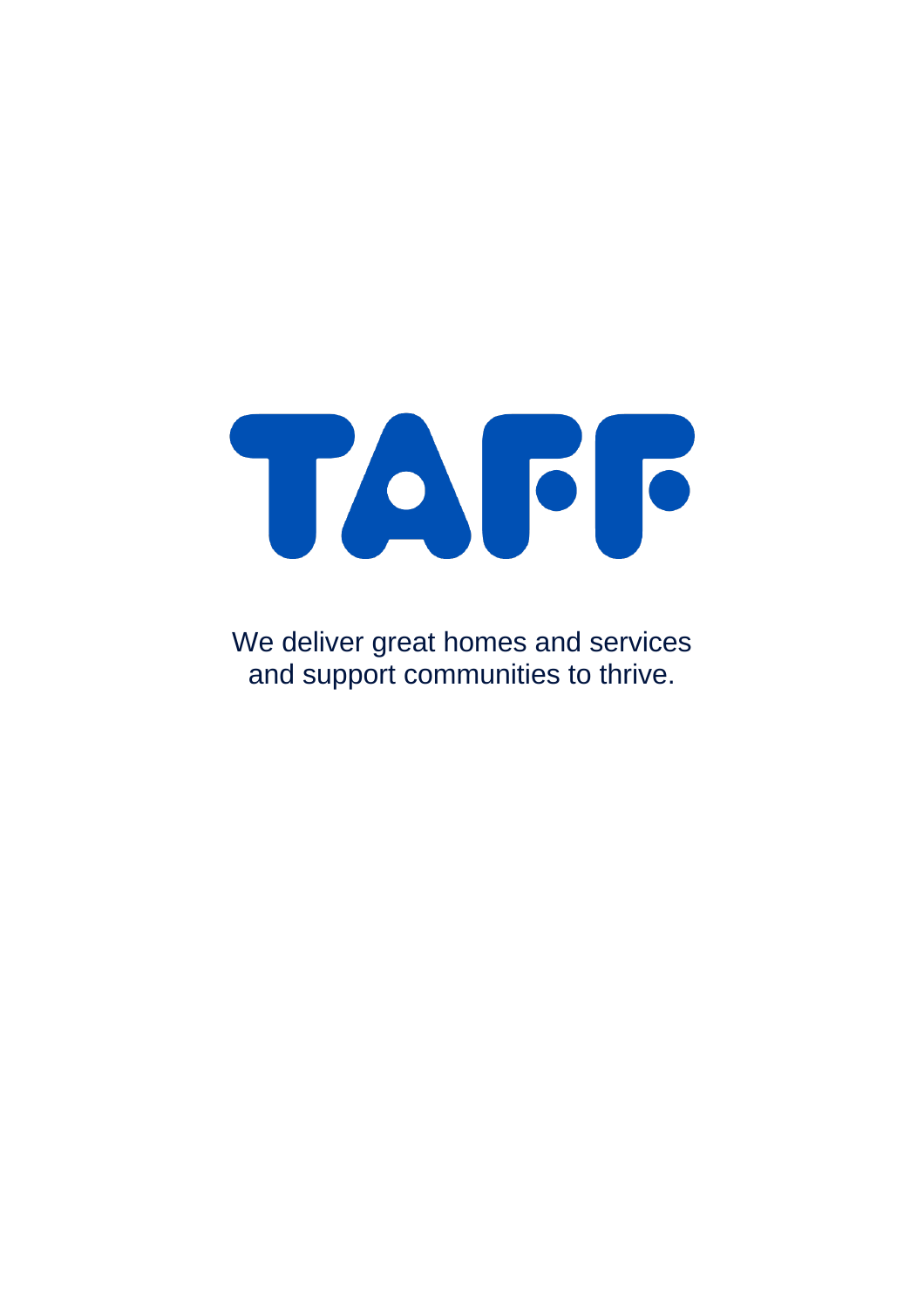Taff is responsible for over 1,500 homes across Cardiff and we provide support services to people across four local authorities in South East Wales.

We develop and deliver reliable services. Building and maintaining quality homes, working with local communities and building long-term partnerships.

As we continue to grow, we'll continue to use our position of influence to create positive change.

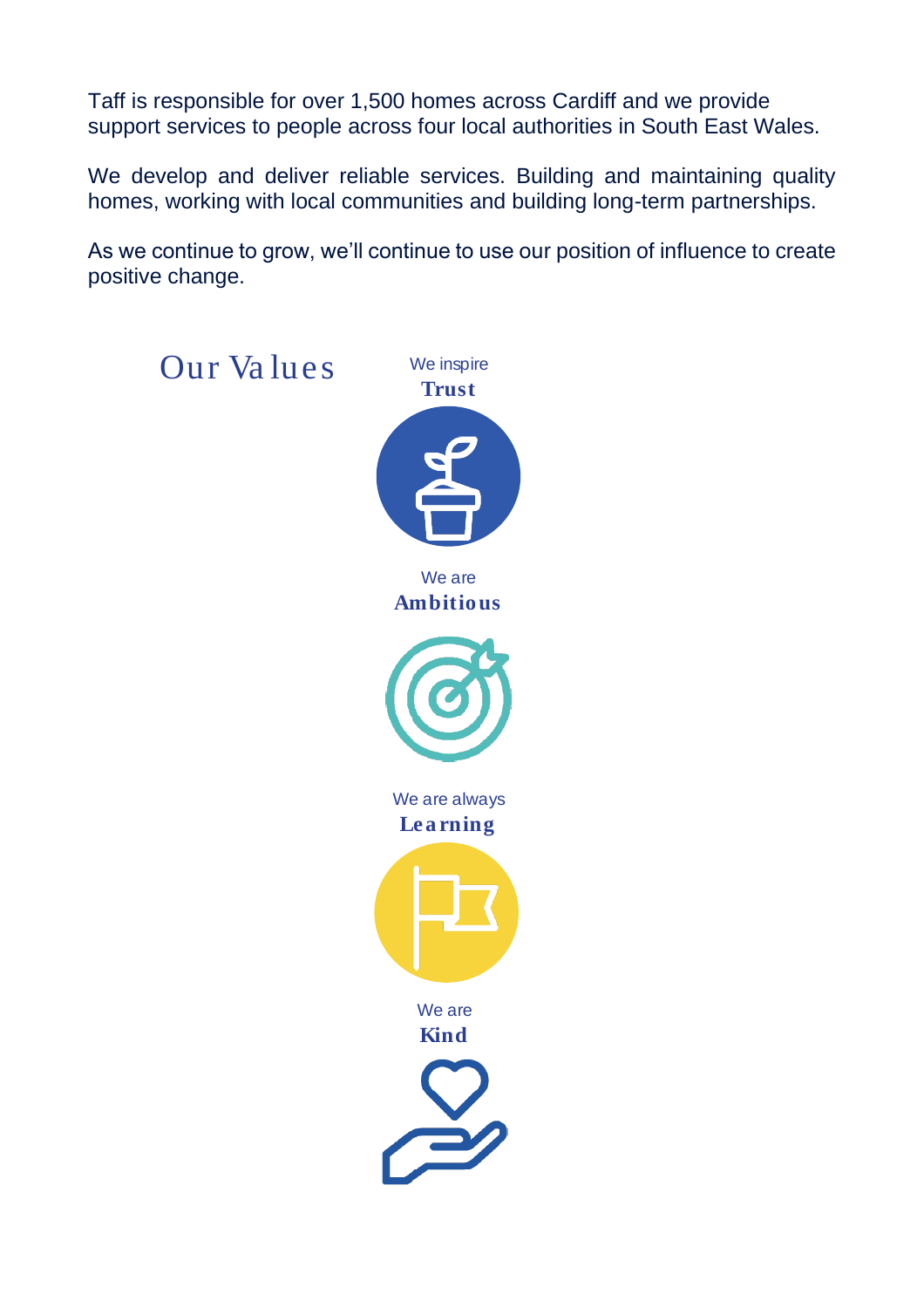#### **Advert**

Customer focused? Embrace change? Excellent communicator? Highly organised? Resilient?

If you've answered yes, then this is certainly the job for you.

As a Former Debt and Recharge Partner you will support current and former tenants to reduce debts owed to the organisation. You will assist with implementing a variety of proactive and preventative measures whilst using any insight gained to trial innovative ways of working. You will be comfortable working under pressure, have the ability to work from your own initiative and most importantly you must be passionate about people.

At Taff we enable our staff to do the right thing, at the right time.

It's a great place to work!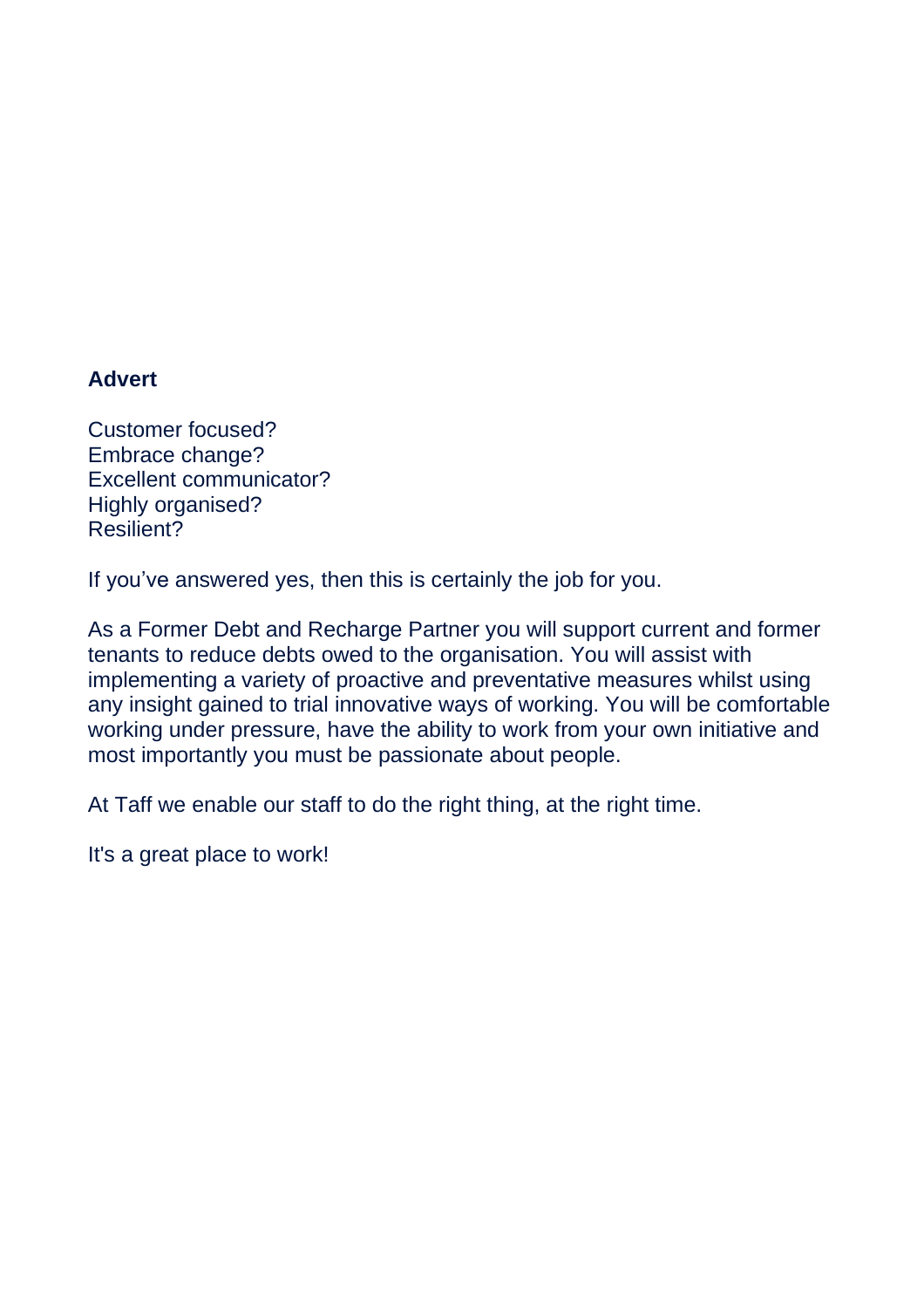# **Role**: Former Debt and Recharge Partner

### **Responsible to:** Income Manager

**Team:** Income Team

# **What you'll do…**

As a Former Debt and Recharge Partner you will support current and former tenants to reduce debts owed to the organisation. You will assist with implementing a variety of proactive and preventative measures whilst using any insight gained to trial innovative ways of working. You will be comfortable working under pressure, and most importantly you must be passionate about people.

# **What you will be responsible for?**

- Responsible for the recovery of former tenant debts and current tenant recharges.
- Discuss repayment of all outstanding debts in accordance with the company procedures. This will include letter, telephone and home visits.
- Deal with correspondence and enquiries both internal and external, such as solicitors and outside agencies.
- Work collaboratively with internal teams to ensure we provide a proactive, flexible and customer focused service.
- To keep accurate records, and with the support of the Income Manager co-produce management reports on performance and the effectiveness of our approach.
- Monitor agreements and other arrangements made to repay debts.
- Explore different options for recovery of debt, ensuring good practice and innovative approaches are explored.
- Work closely with Cardiff Council to ensure that applicants on the Common Waiting List are informed of any outstanding charges which may prevent future allocation of a social housing tenancy.
- Work closely with the DWP in respect of TPD.
- Produce quarterly write-off reports for approval by Income Manager.
- Consistently demonstrate confidentiality and discretion.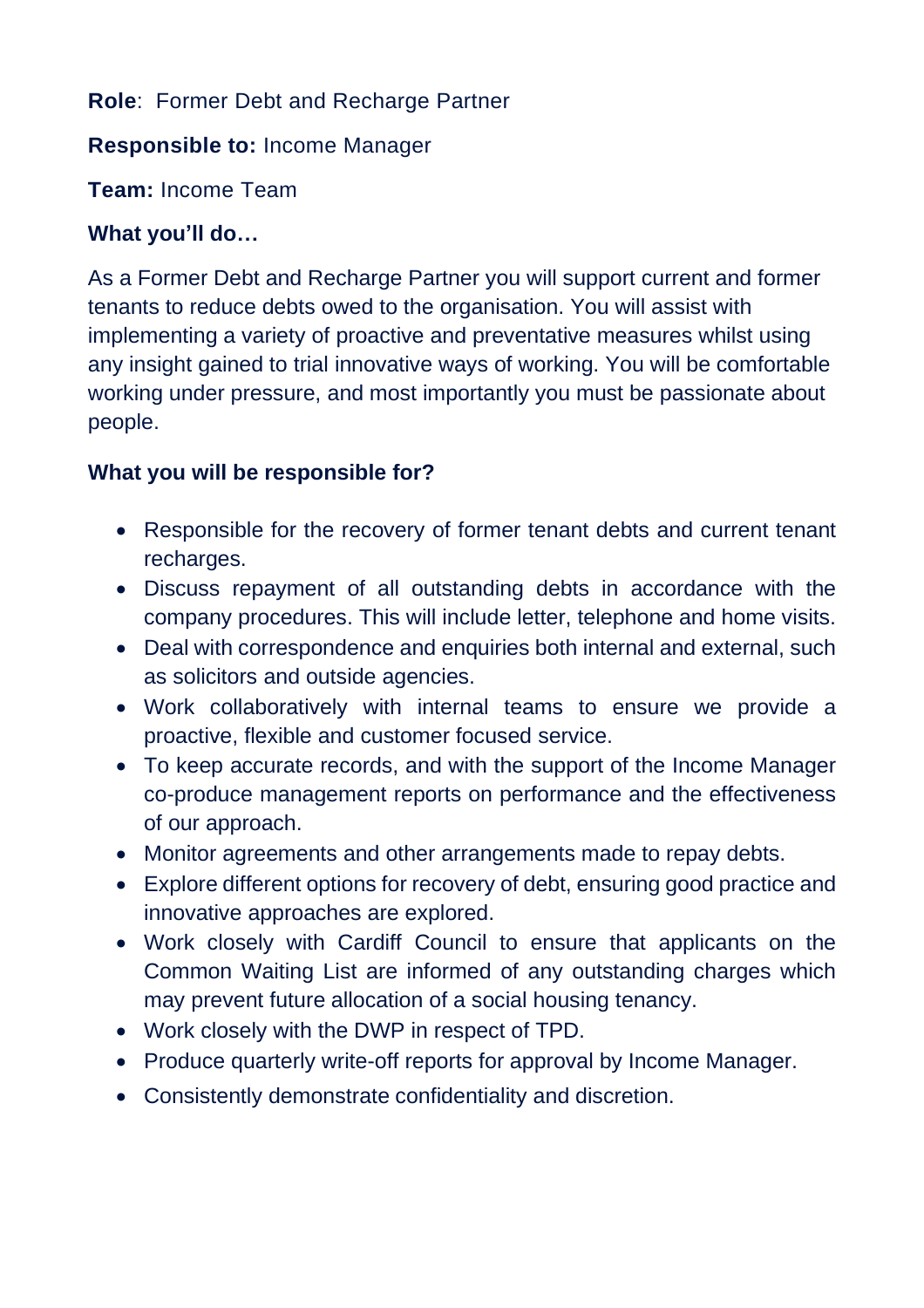# **The Person**

# **Skills, Experience and Qualifications**

### **Essential**

- Must be committed to quality customer service
- Ability to communicate through various channels including face to face during home visits
- Ability to evaluate options and solutions
- Demonstrates commitment to achieving efficiencies to reduce costs where possible
- Ability to work flexibly and proactively
- Willing to learn, improve and to take responsibility for own development
- Ability to produce reports and maintain accurate data entry
- Proven experience in Microsoft packages and information systems
- Full driving license and use of a car for business purposes

### **Desirable**

- Professional housing qualification, or willing to work towards one
- Community and / or Welsh language

# **We'd also need you to be**

- Digitally savvy, able to use Taff's latest technology/kit
- Comfortable to work in an agile environment, with a focus on 'getting the job done'
- Actively anti-racist and tackle all types of discrimination, not just for our customers, but for our colleagues too, welcoming and celebrating difference.
- Possess a positive 'can do' attitude and actively contribute to creating an awesome Taff culture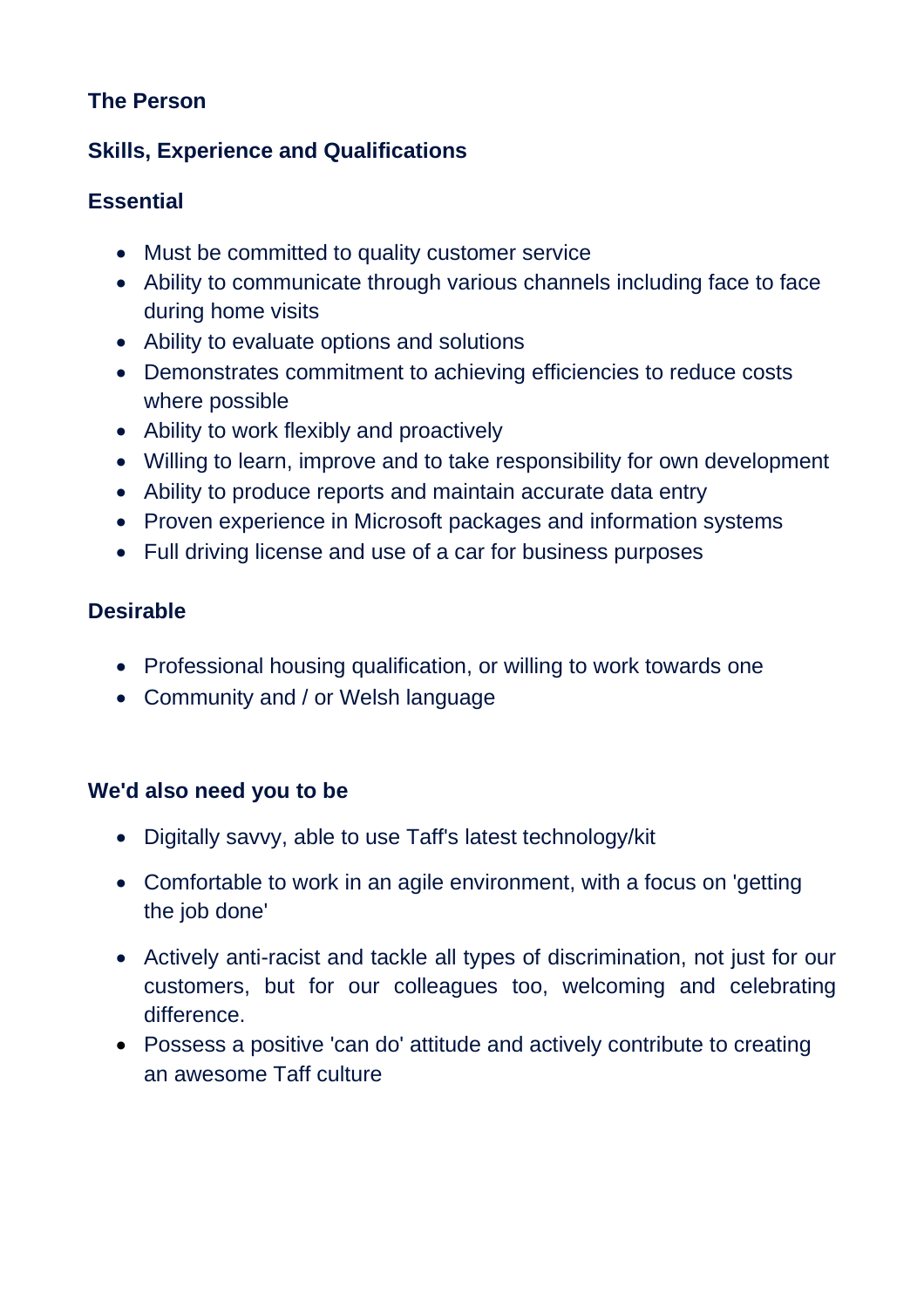# **We ask all Taff employees to…**

- Keep up to date with changes in systems, policies, procedures and working practices
- Take ownership for your personal safety and that of those around you
- Take the opportunity to develop your skills and knowledge
- Contribute to a happy and positive workplace

\*This job description is indicative of the range of current duties and responsibilities for the post. It is not comprehensive. This post is expected to develop over time with the skills and knowledge of the post holder and it is essential therefore, that it is regarded with a degree of flexibility, so that changing needs and circumstances can be met. All changes will be discussed with the post holder.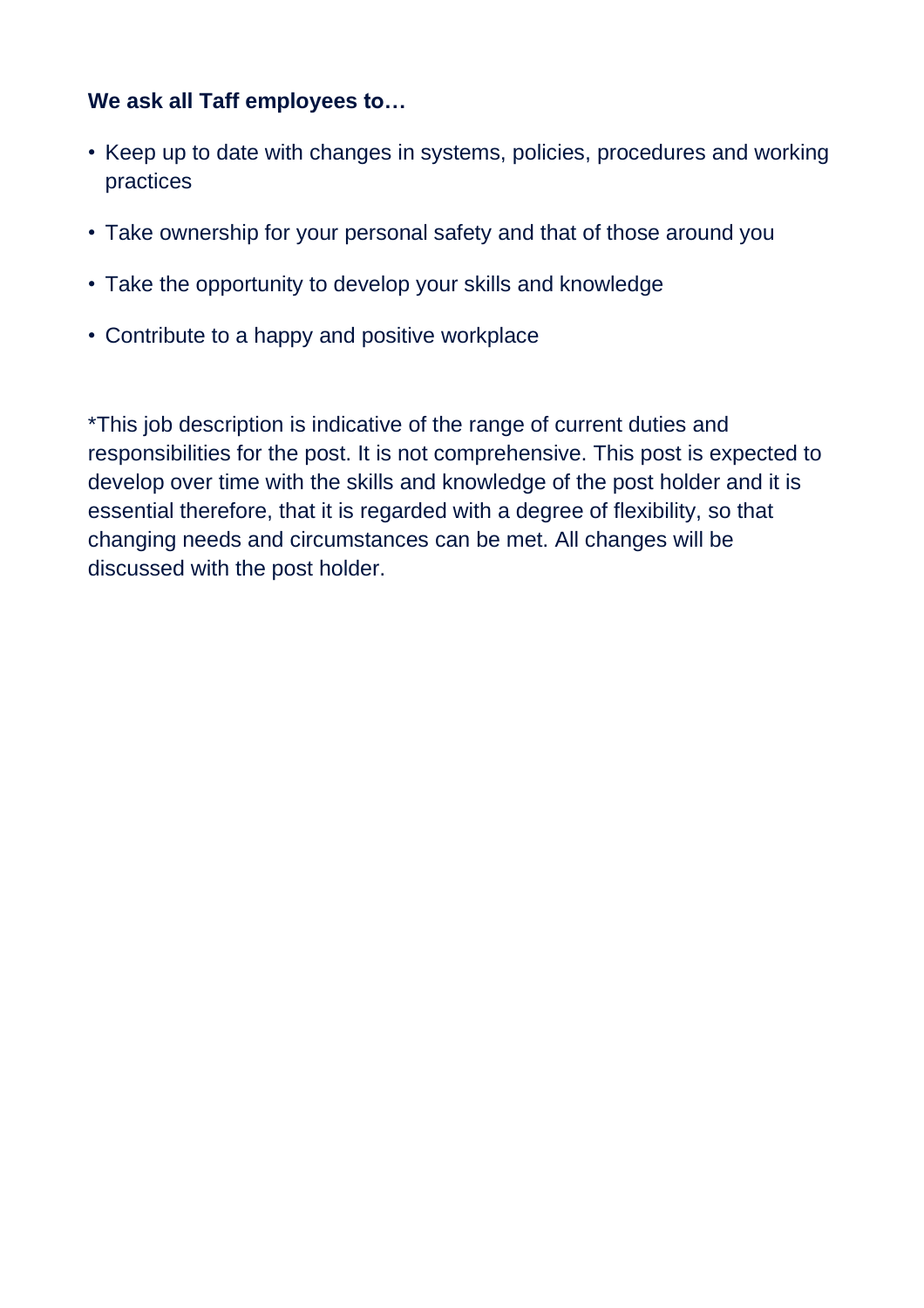# **Conditions of Service**

| Annual salary             | £28,454 (pro rata)                                                                                                                                                                                                                                                                                                                                                                                                                                                                                                                                                                                                                                                                                         |
|---------------------------|------------------------------------------------------------------------------------------------------------------------------------------------------------------------------------------------------------------------------------------------------------------------------------------------------------------------------------------------------------------------------------------------------------------------------------------------------------------------------------------------------------------------------------------------------------------------------------------------------------------------------------------------------------------------------------------------------------|
| Contract type             | Permanent                                                                                                                                                                                                                                                                                                                                                                                                                                                                                                                                                                                                                                                                                                  |
| <b>Working Week</b>       | 21 hours a week, a minimum of 3 days per week, working<br>hours are flexible. Flexible working in accordance with our<br>Work life Balance Policy. Should business needs change,<br>you may be expected to work at our other sites.                                                                                                                                                                                                                                                                                                                                                                                                                                                                        |
| Location                  | We all work in an agile way and this role can be delivered<br>as part of a blended approach requiring some location<br>working at our Head Office at Alex House, Canton, Cardiff<br>CF5 1JD.                                                                                                                                                                                                                                                                                                                                                                                                                                                                                                               |
| <b>Colleague Benefits</b> |                                                                                                                                                                                                                                                                                                                                                                                                                                                                                                                                                                                                                                                                                                            |
|                           | • 25 days annual leave (extra 1 day leave after 5 & 10<br>years' service – total of 27 days)<br>4 extra concessionary days and public bank holidays.<br>Defined Contribution SHPS Pension scheme with a<br>$\bullet$<br>maximum contribution of up to 9.25%.<br>Enhanced sick and maternity pay<br>$\bullet$<br>Simplyhealth cash plan covering optical, dental,<br>$\bullet$<br>chiropractic treatment and more.<br>• Permanent Health Insurance through Canada Life.<br>• 'WeCare' service through Canada Life for employees<br>and their household giving access to GP consultations,<br>specialist counselling and many other services<br>Employee Assistance Programme through LifeWorks<br>$\bullet$ |
| <b>Criminal Records</b>   | Enhanced Disclosure and Barring Service (DBS) check<br>will be necessary for the successful applicant, and<br>appointment will not be confirmed before a satisfactory<br>disclosure is received.                                                                                                                                                                                                                                                                                                                                                                                                                                                                                                           |
| <b>References</b>         | Two satisfactory professional references covering the last<br>3 years; including one from your current employer.<br>(Family members cannot provide references)                                                                                                                                                                                                                                                                                                                                                                                                                                                                                                                                             |